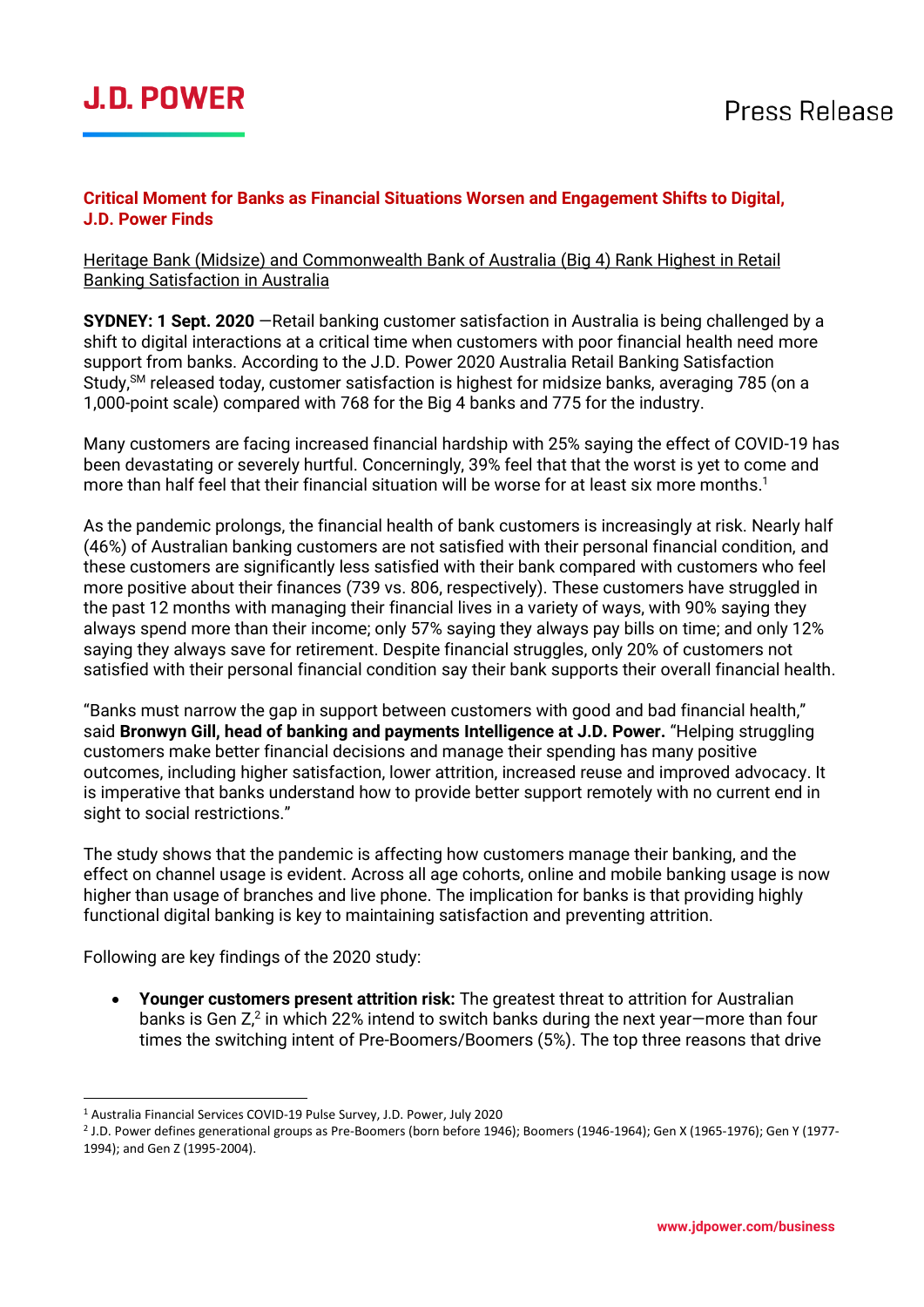banking customers across all ages to consider switching are: interest rates not competitive (40%); charged too many fees (23%); and poor service experience (19%).

- **Tailored and consistent communication an opportunity**: Gen Z customers are the least likely to feel that communications are consistent and tailored to their needs. Improved communication will help raise the understanding of this age group, which is least likely to understand account features, least likely to feel that fees are transparent and least likely to understand their mobile banking product.
- **Problem resolution satisfaction lower with move from in-person to digital**: As customers avoid in-person interactions, problem resolution at the branch has declined considerably, down to 24% of all problems resolved from 36% in 2019. Coincidentally, only 31% of customers say their problem resolution experience was outstanding, down 7 percentage points from 2019. Younger customers are embracing digital for problem resolution, with 47% of Gen Y customers resolving their most recent problem through a digital channel, compared with only 23% of Pre-Boomer/Boomers.
- **Mobile wallets and payment apps gaining popularity:** Mobile wallets and payment apps are used by 43% of customers, with 22% using these because they are a faster way to pay. The most frequently used mobile wallet/payment app is Apple Pay, used by 26% of bank customers, followed by Afterpay (17%) and CommBank Tap & Pay (13%). Gen Z customers are most likely to utilise digital wallets/payment apps, with 72% using such an app.

#### **Study Rankings**

**Heritage Bank** ranks highest among midsize banks in retail banking satisfaction with a score of 872. **Commonwealth Bank** ranks highest among the Big 4 banks with a score of 776.

The Australia Retail Banking Satisfaction Study measures customer satisfaction with the products and services provided by their primary financial institution. The study measures overall satisfaction in six key factors (in order of importance): channel activities; convenience; product and fees; communication and advice; account opening; and problem resolution.

The 2020 Australia Retail Banking Satisfaction Study is based on responses from 5,584 bank customers. Now in its fifth year, the study includes 23 major retail banks in the market, 18 of which are rank eligible, and scores are based on customers' experiences with their primary bank. The study was fielded between May and June 2020. In addition to Australia, J.D. Power also conducts retail banking studies across key financial markets that include United States, Canada and China.

#### **Media Relations Contacts**

Bronwyn Gill, J.D. Power; Sydney, Australia; 0452-605-946[; bronwyn.gill@jdpa.com](mailto:bronwyn.gill@jdpa.com) Geno Effler, J.D. Power; USA; 001-714-621-6224; media.relations@jdpa.com

**J.D. Power** is a global leader in consumer insights, advisory services and data and analytics. These capabilities enable J.D. Power to help its clients drive customer satisfaction, growth and profitability. Established in 1968, J.D. Power has offices serving North America, Asia Pacific and Europe.

#### **About J.D. Power and Advertising/Promotional Rules** [www.jdpower.com/business/about-us/press](http://www.jdpower.com/business/about-us/press-release-info)[release-info](http://www.jdpower.com/business/about-us/press-release-info)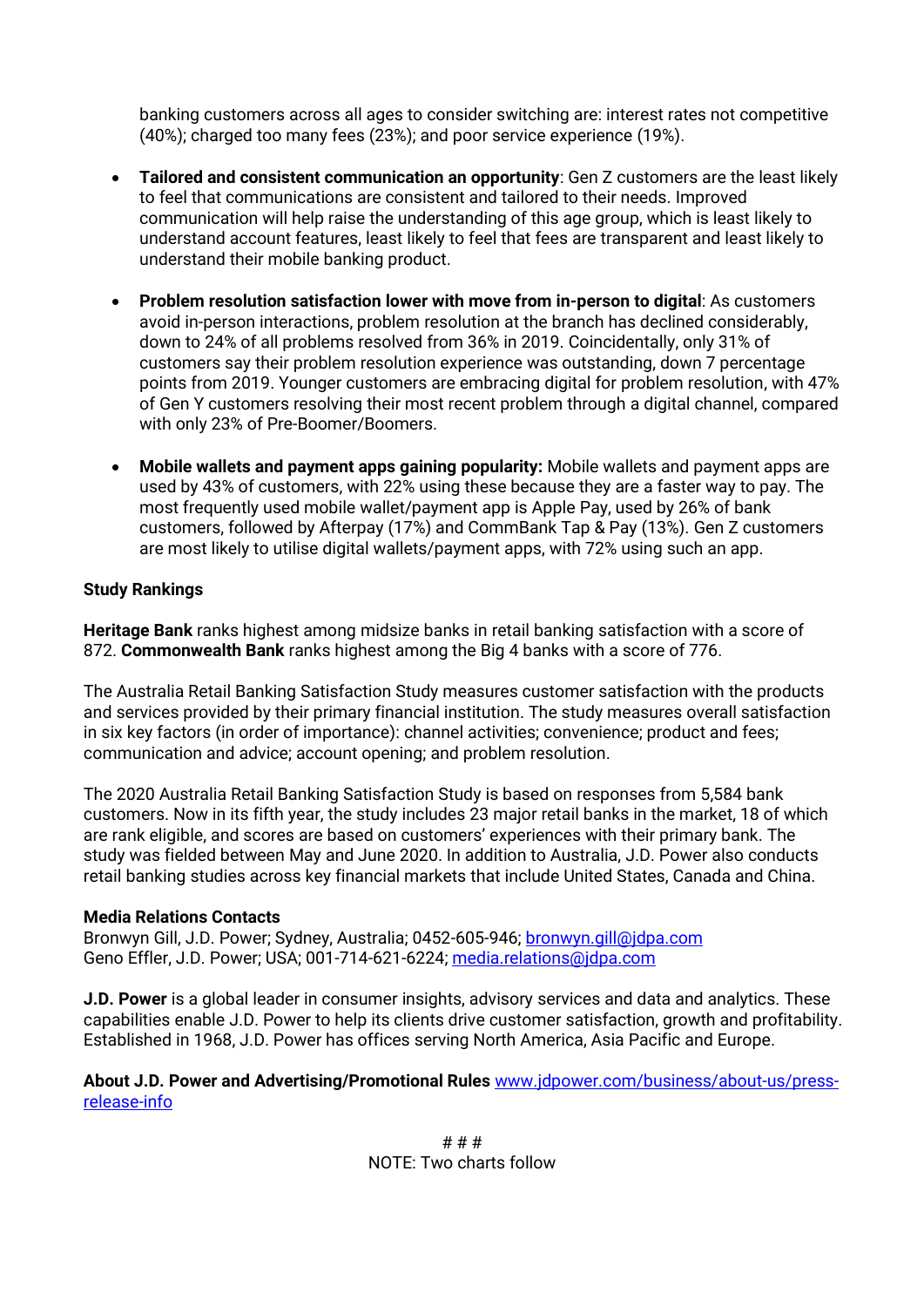

## J.D. Power 2020 Australia Retail Banking Satisfaction Study<sup>SM</sup>

Source: J.D. Power 2020 Australia Retail Banking Satisfaction Study<sup>6M</sup>

Charts and graphs extracted from this press release for use by the media must be accompanied by a statement identifying J.D. Power as the publisher and the study from which it originated as the source. Rankings are based on numerical scores, and not necessarily on statistical significance. No advertising or other promotional use can be made of the information in this release or J.D. Power survey results without the express prior written consent of J.D. Power.